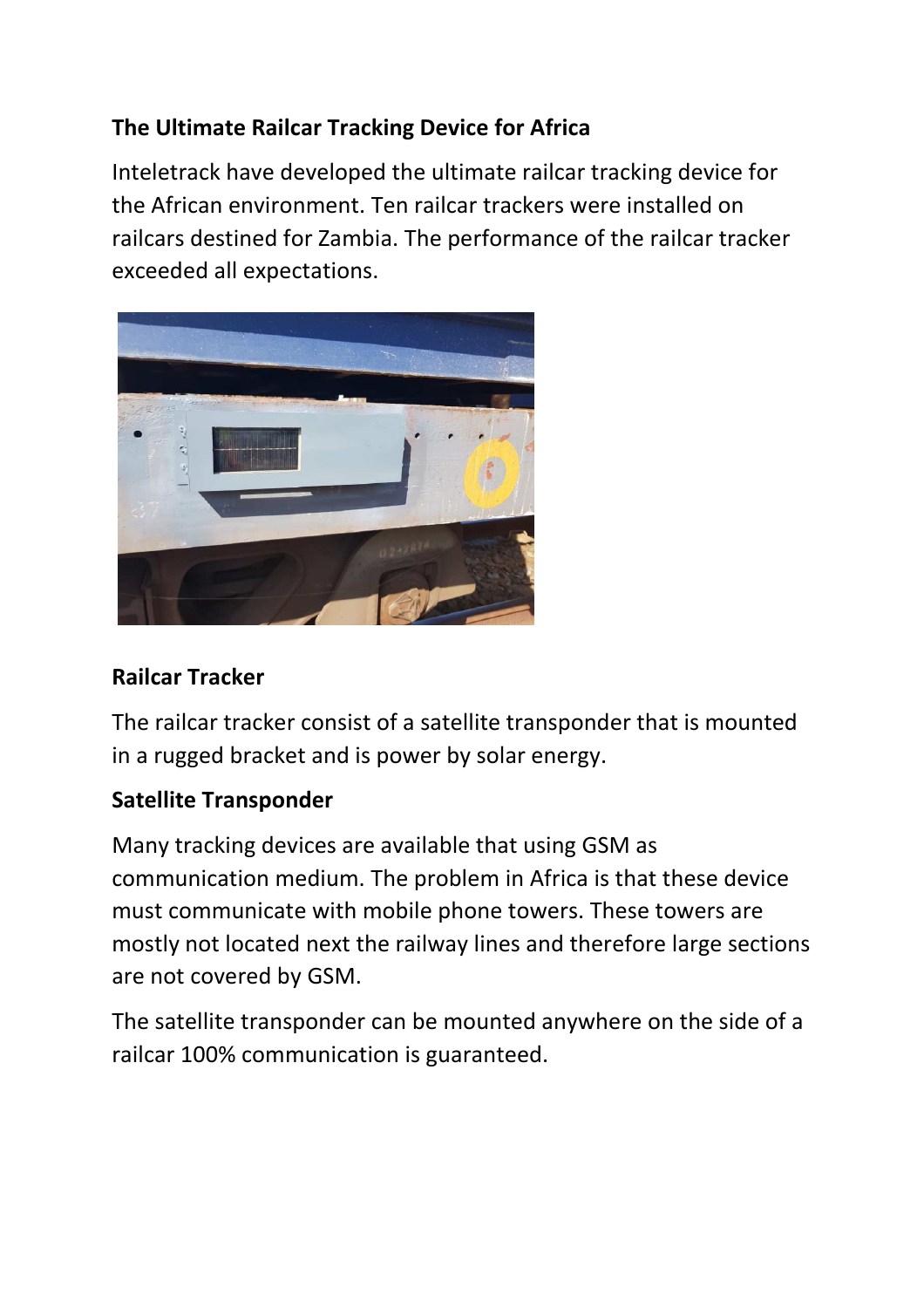### **Rugged Mounting**

The satellite transponder is protected with a 100mm polycarbonate window that is used on aircraft. It can withstand the impact of a hammer or fallen trees next to the rail track.

#### **Solar Power**

Solar power ensure continuous operation for the lifetime of the railcar tracking device. Even with no sun light, the device will still report up to 30 days.

#### **Real Time Tracking**



The tracking parameters for the tests was set as follow:

The device reports on the following incidents:

- When moving, every 15 minutes
- When stationary, every 12 hours
	- Change from stationary to move  $-$  If the railcar move more than 200 meters in 4 minutes.
- Change from moving to stationary  $$  if there is no more than 200 meters movement in 4 minutes period.

A web browser display the real time movement of the railcars. The red dots indicate movement and the blue dot the stoppages.

As the system is not land based, 100% coverage was reported from Richards bay to Kitwe in Zambia.

An API to interface with the customer's database is also available.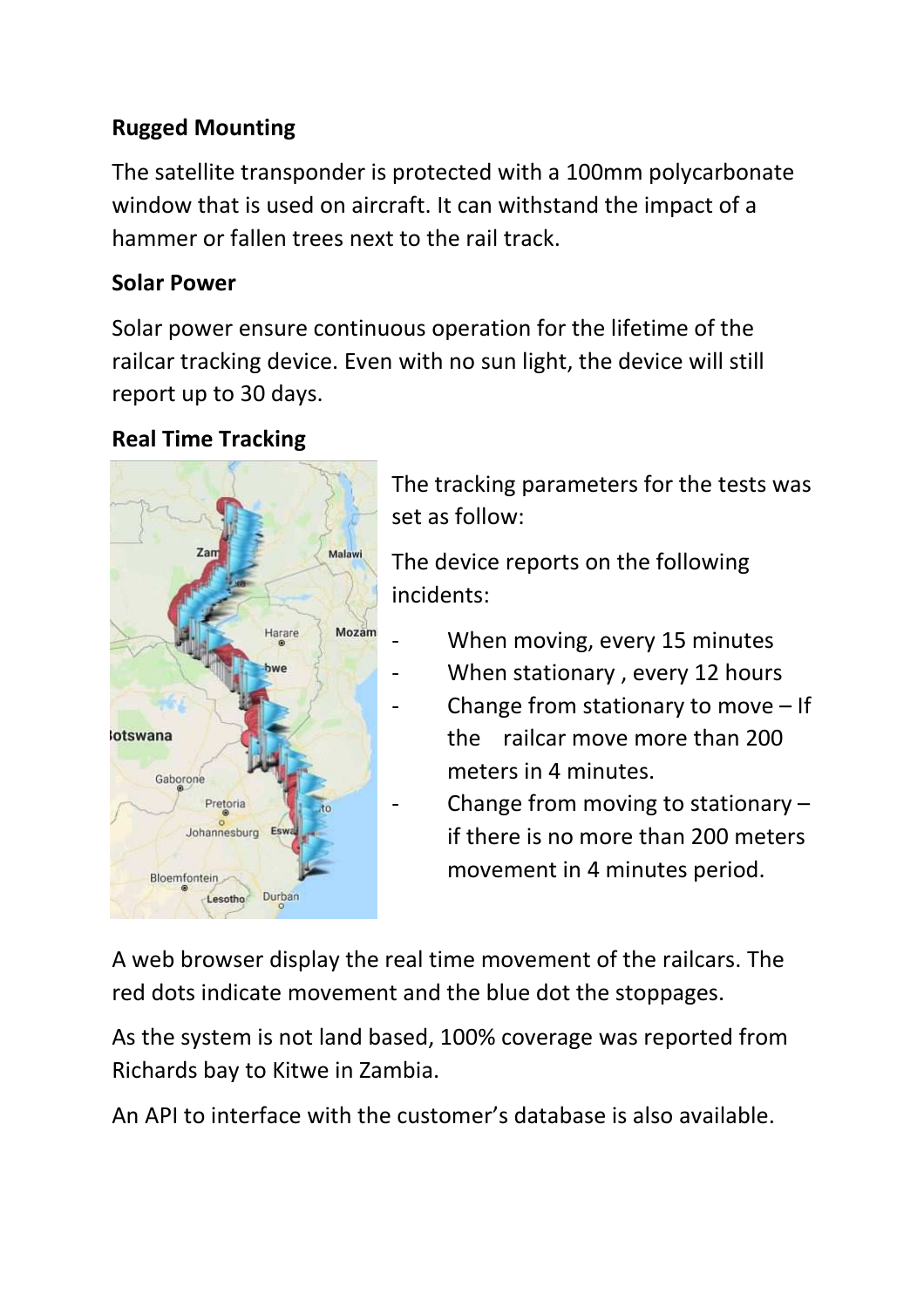### **Derailment**

During the trip, three railcar derailed near Pemba.



It was possible to exactly display the position of the railcars next to the track. Due to the rugged mounting of the railcar tracker, the system survive the derailment and recovery of the wagons. The railcar trackers continued tracking the railcars 100 % on the route to the destination and back.

#### **Reliability.**

Ten railcars were fitted with the railcar tracker and after 10 weeks all the units are still 100 % functional.

#### **Telemetry**

The basic tracking unit can be expanded into a telemetry unit that can monitor door open/ close, fuel levels an even locomotive parameters using Modbus interface.